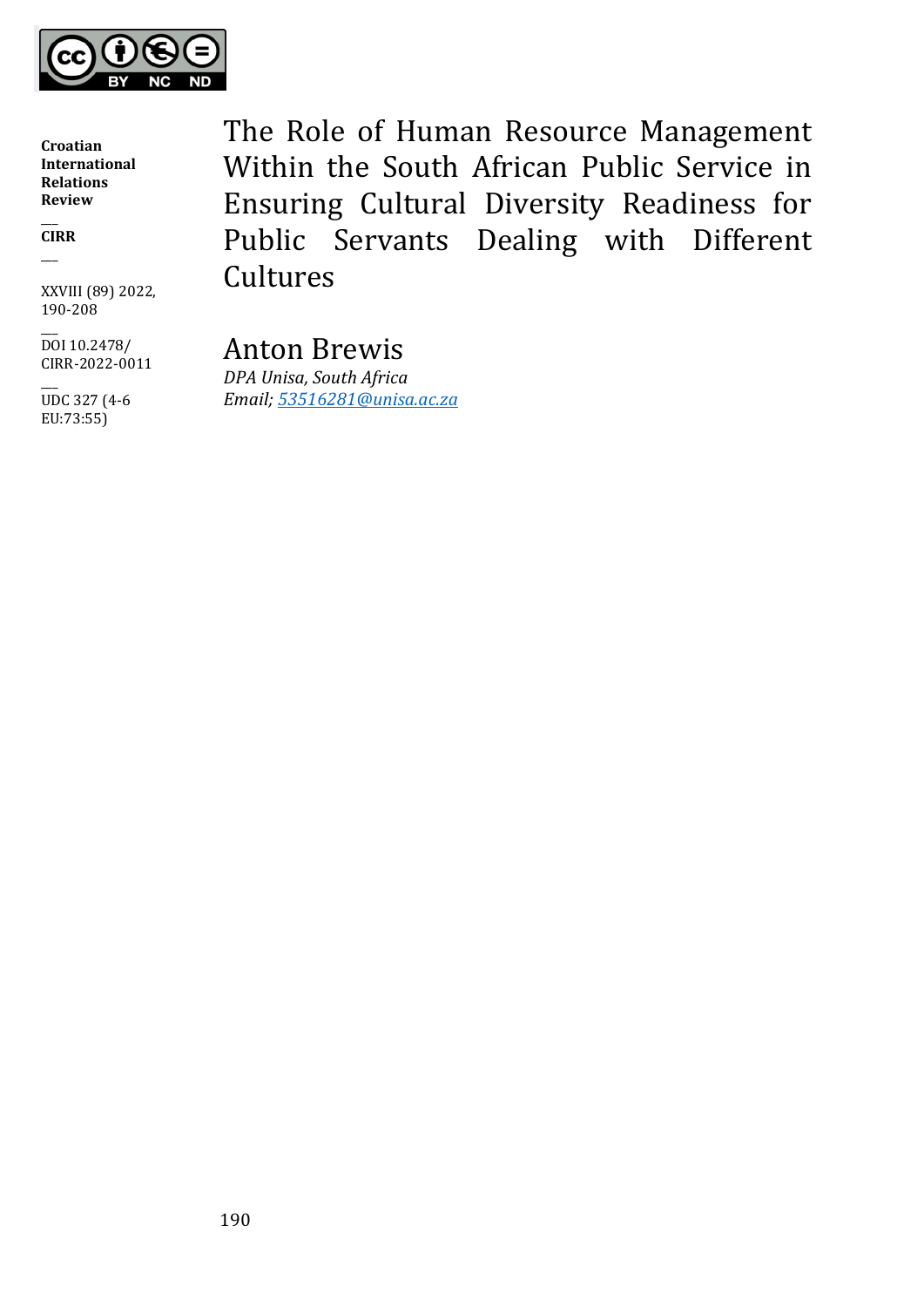#### **Abstract**

#### **Key words:**

*Cultural diversity training, culture shock, DIRCO (Department of International Relations and Cooperation), globalization, Human Resource Management (HRM), public sector, public servants.*

*As a result of a fast-changing world and work environment in a globalized public service, the public servants in South Africa are expected to adapt quickly to new conditions, problems, and changes, including dealing with different cultures and nationalities. A continually shifting setting that necessitates acclimating to a new culture can be challenging for any public worker who is expected to perform at the highest level consistently. Therefore, this article aims to determine the role of Human Resource Management departments in ensuring that all public officials are prepared for cultural diversity. This readiness can be achieved by providing public officials with cultural diversity training to increase their awareness and sensitivity to various cultures. The study utilized a qualitative methodology, and purposive sampling was used to sample a variety of documents that helped researchers establish the function of HRM departments in assuring the preparedness of public workers in South Africa for a rapidly changing world and workplace. The basis of this study is that HRM departments are responsible for training in this area. This paper contributes to the South African public sector literature by highlighting the importance of HRM departments in ensuring that all public officials are prepared for cultural diversity.*

## **Introduction**

As a result of increased globalization, people from many cultures, beliefs, and backgrounds are increasingly compelled to engage with one another (Gopalkrishnan, 2018). Good diversity management has been utilized to support and defend against prejudice for many years (Civitillo et al., 2018). Since the authors of this study have witnessed an increase in workplace diversity over time, it became intriguing to examine workplace diversity. Observing diversity management is an exciting aspect of attending an international business school with a diverse student group. Diversity has emerged as a crucial aspect of organizational leadership in recent years. In addition, as the number of demographic variances increases, it is anticipated that variety will become even more prominent in the future. Organizations must be varied to compete effectively in today's global economy, marked by international rivalry. Diversity in the workplace is necessary for employees to accept and adapt to change more efficiently and increase their inventiveness level (Verkuyten et al., 2020).

Furthermore, (Verkuyten et al., 2020) state that diversity concerns are growing much more essential and relevant, particularly in the future, as the differences in the population of many countries continue to grow in number. The ability to recognize, value, and manage diversity is a critical component of effective people management, ultimately increasing workplace efficiency (Civitillo et al., 2018). The increasing internationalization of business, greater worker flexibility, global market development, and raising the consciousness of varied individuals all contribute to the question of how diversity management can take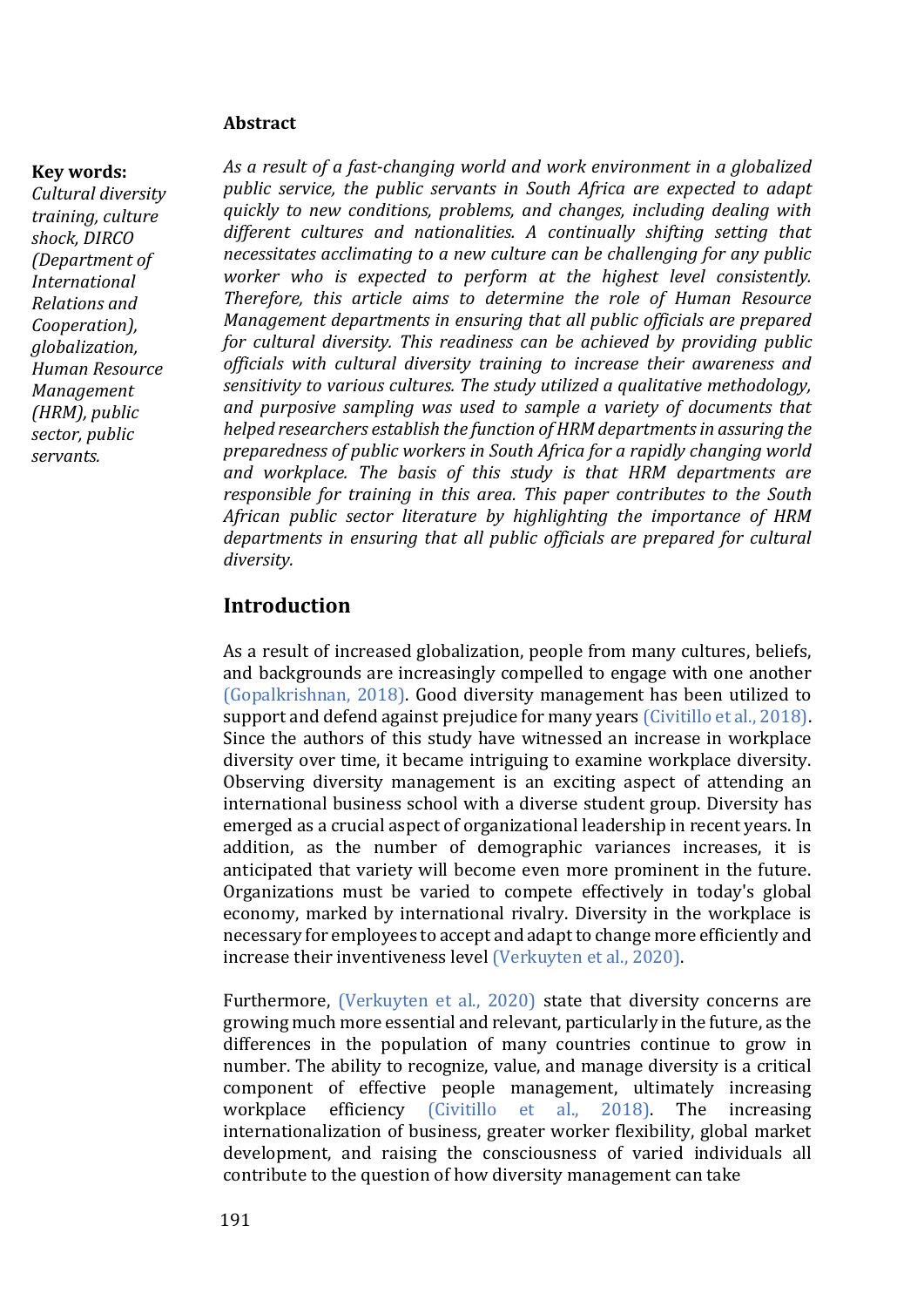$\overline{\phantom{a}}$ **CIRR**

 $\overline{\phantom{a}}$ 

XXVIII (89) 2022, 190-208

advantage of the developing multiculturalism. This is a process in which diverse cultures or groups enjoy the same rights and opportunities, and no one is regarded as being less significant than another. By promoting equality in the workplace, an organization will attract and retain a highly competent workforce. Apart from identifying the diverse workforce, diversity management values and controls the multicultural workforce, considering the background, individual characteristics, and religious beliefs. This allows organizations to fully exploit and utilize employees' talents while also achieving organizational objectives (Gopalkrishnan, 2018).

According to a previous study, professionals in the management profession and organizations have established a growing interest in cultural diversity at work. According to the review's results, the subject is neither simple nor straightforward ((Hysa, 2020). It is also considered that an organization's approach to managing diversity determines whether it achieves negative or positive results rather than the variety itself (Stahl et al., 2021). Methods that can be used include attitude, initiative, task delegation, performance requirements, and motivating strategies. It is also known from the statistics that diversity management is an essential and significant aspect of human resource management in organizations (Gadi et al., 2018), especially for the future, given the growing number of demographic differences in the workplace.

However, according to the study's findings, employee retention, motivation, and performance are not necessarily affected by diversity but by an employee's sense of exclusion or inclusion in the organization's process (Adamson et al., 2021). However, how an organization and its employees perceive cultural diversity may hinder their capacity to interact effectively without their knowledge. In their work, (Civitillo et al., 2018) reference a study conducted by (Dover et al., 2020)in which it was established that perceptions of diversity practices differed amongst employees and managers within the same organizations. Employees believed that their workplaces were not implementing the various diversity practices and initiatives, but managers claimed that their organizations were implementing the different diversity practices and strategies well. Therefore, it can be argued that current practices may be at odds with how or what employees perceive the situation to be. To be effective, the performance requirements must be communicated appropriately and objectively determined (Ugwuanyi, 2020).

In addition, practitioners are strongly encouraged to utilize evidencebased management practices. Given that managers are frequently uninformed of the most recent research findings, it is not surprising that these findings are not incorporated into their courses (Daouk‐Öyry et al., 2021). As a result of this condition, research-practice gaps in management have become a hotly contested subject (Gopalkrishnan, 2018). In human resource management, the knowledge gaps connected with research findings and conceptions regarding best practices in human resource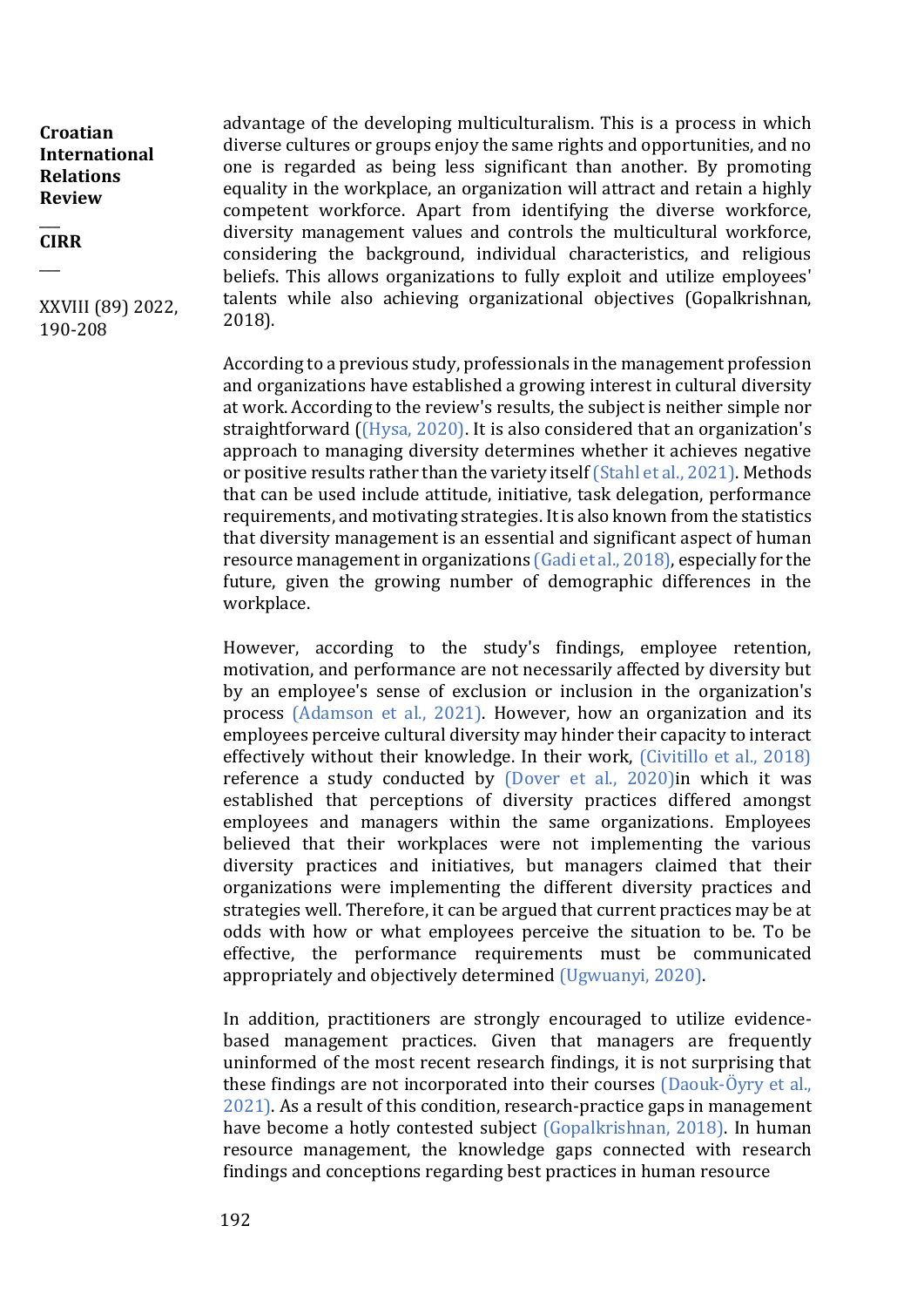#### $\overline{\phantom{a}}$ **CIRR**

 $\overline{\phantom{a}}$ 

XXVIII (89) 2022, 190-208

management (HRM) have been recognized as areas of concern (Harney et al., 2021).

In general, studies indicate that human resource practitioners are unaware of the most recent scientific data, with research showing that, on average, HR professionals appropriately respond to only half of research-informed practice questions (Wisshak et al., 2018). While these studies illustrate a gap between research and practice, they also identify specific functional areas where there is insufficient knowledge transfer between research and practice (e.g., staffing practices and the role of intellectual capabilities). This low degree of transmission has remained virtually unchanged in the first two decades of the twenty-first century (Wisshak et al., 2018), indicating that practitioners are not receiving sufficient exposure to the accumulating research findings. In addition, investigations have demonstrated a misalignment between the priorities of human resource management experts and practitioners. (Dirani et al., 2020), for instance, arrived at the conclusion that findings deemed extremely significant by academics were distinct from those discussed in practitioner papers. (Cheng et al., 2021) report a similar finding, stating a substantial difference in the themes of interest transmitted in academic and practitioner articles (e.g., motivation versus compensation and rewards). (Wang et al., 2020)noticed that.

In contrast, practitioners appear to be focused on formal, function-specific programs and their impact on organizational performance. The focus of research is on particular human resource practices and employees' experiences resulting from these practices. These findings suggest a mismatch between researchers and practitioners regarding what constitutes relevant and significant areas of interest. Consequently, there is cross-talk, with researchers failing to provide practitioners with information that can be used to support investment in human resource management and practitioners failing to tell researchers about the critical issues in the modern workplace.

Since its introduction in the 18th century, the training and education of public officials have evolved and changed as a result of an unpredictable and rapidly changing work and global environment within an international public sector (Van Jaarsveldt, 2016). Consequently, the education and training of public officials cannot be neglected. In this regard, (Zhang et al., 2021)assert that Human Resource Management (HRM) plays a crucial role in ensuring that employees are prepared for the "fast pace of globalization" impacted by varied cultures. Therefore, it is only logical that all public officials who operate nationally and globally with other cultures and in a mixed cultural milieu should be appropriately trained to address cultural diversity. According to (Chams et al., 2019), human resource management is vital for every organization, especially the public sector, in managing cultural diversity. In this regard, (Norman-Major, 2014)asserts that public officials will be able to provide excellent service delivery to the general public if they can adapt to varied work situations. According to (Rice et al.,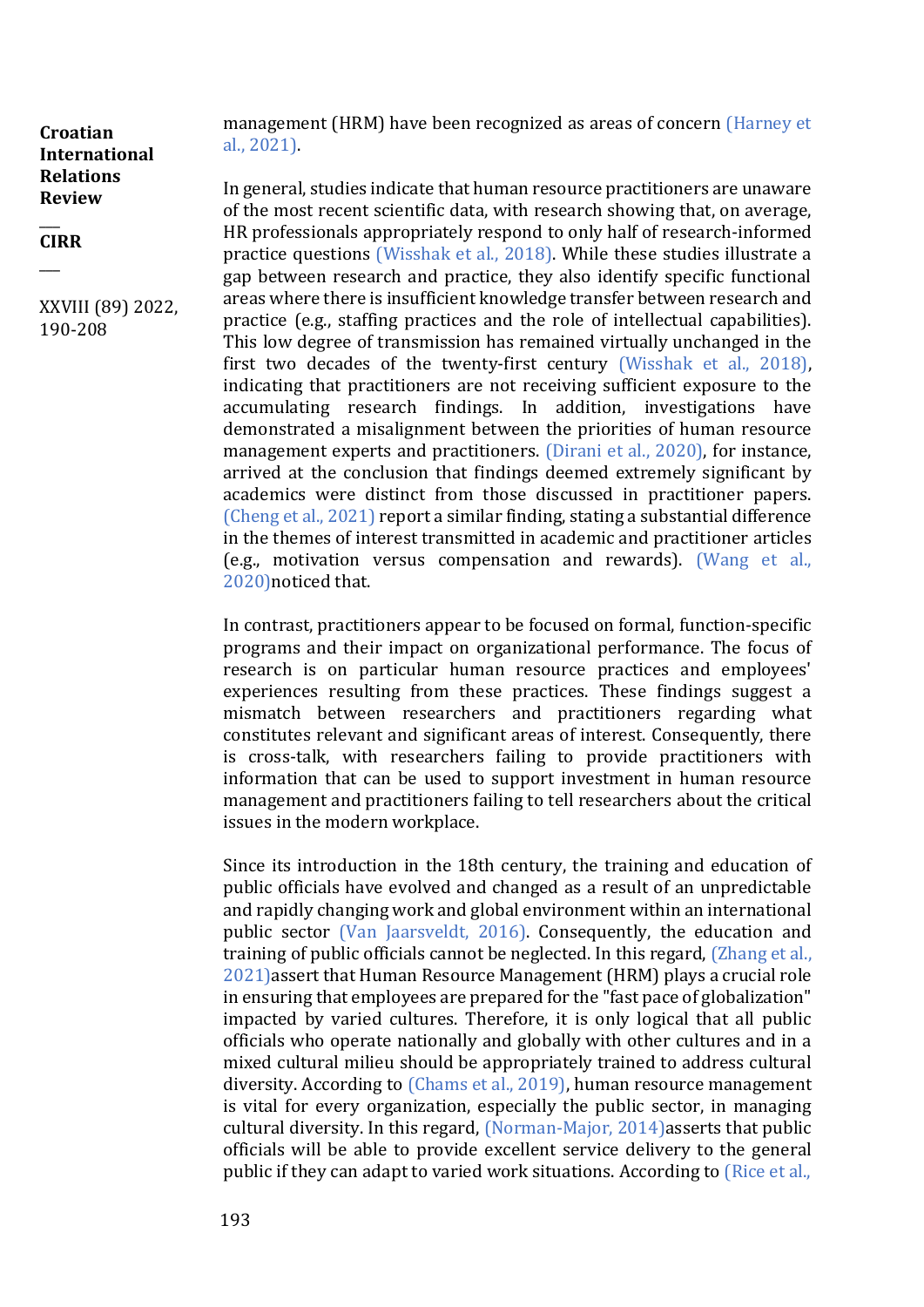#### $\overline{\phantom{a}}$ **CIRR**

 $\overline{\phantom{a}}$ 

XXVIII (89) 2022, 190-208

2014), HRM departments are responsible for "initiating" concepts for training programs. Therefore, it may be claimed that public human resource research management is primarily responsible for educating employees in a culturally varied and complicated workplace (PHRM). Within the subject area of Public Administration, HRM is concerned mainly with staff recruitment and selection, performance evaluation, and training and development, including creating and maintaining cultural competency (Wyatt-Nichol et al., 2014).

Consequently, a subfield such as HRM should respect cultural diversity and make employees aware of cultural differences (Laurent, 1986). This is reinforced by (Landis et al., 2004), who assert that the development of intercultural competence may be demonstrated as a result of training based on coherent theory and thorough research. HRM should continually update these training programs to the changing needs of public personnel.

Human resource management (HRM) refers to human resources (HR) responsibilities such as planning, development, compensation, integration, and maintenance for this study (Norman-Major, 2014). In the public sector, HRM departments focus primarily on "people-related issues," such as career management and training and development (Van Jaarsveldt, 2016). Consequently, a cultural diversity training program refers to an intervention started by an employer, such as the South African public service, to educate professionals for the demands of their chosen vocation (Harney et al., 2021) within the theoretical context of general HR management.

According to (Norman-Major, 2014), cultural competency is neither properly recognized nor routinely measured within public administration. To evaluate the function of HRM in ensuring that the public service is adequately trained in cultural sensitivity, this paper will first examine the appropriate methodology. The complexity of the South African public service will be discussed next. Thirdly, the role of HRM in delivering training on cultural diversity will be examined. Fourthly, the comprehension of cultural diversity in a complex world and workplace will be reviewed. In conclusion, the significance of a cultural diversity training program will be discussed.

## **Methodology**

Rice et al. (2014) state that the majority of scholarly literature in the field of Public Administration and public HR management provides little or no coverage of cultural competency. This paper aimed to contribute to the minimal information within the field of human research management in Public Administration to determine the responsibility of HRM to ensure that public servants are adequately trained for a culturally diverse work environment. As a result, a qualitative research method was used for this paper to examine the role of HRM in providing training for cultural diversity training within the South African public service. (Polonsky et al.,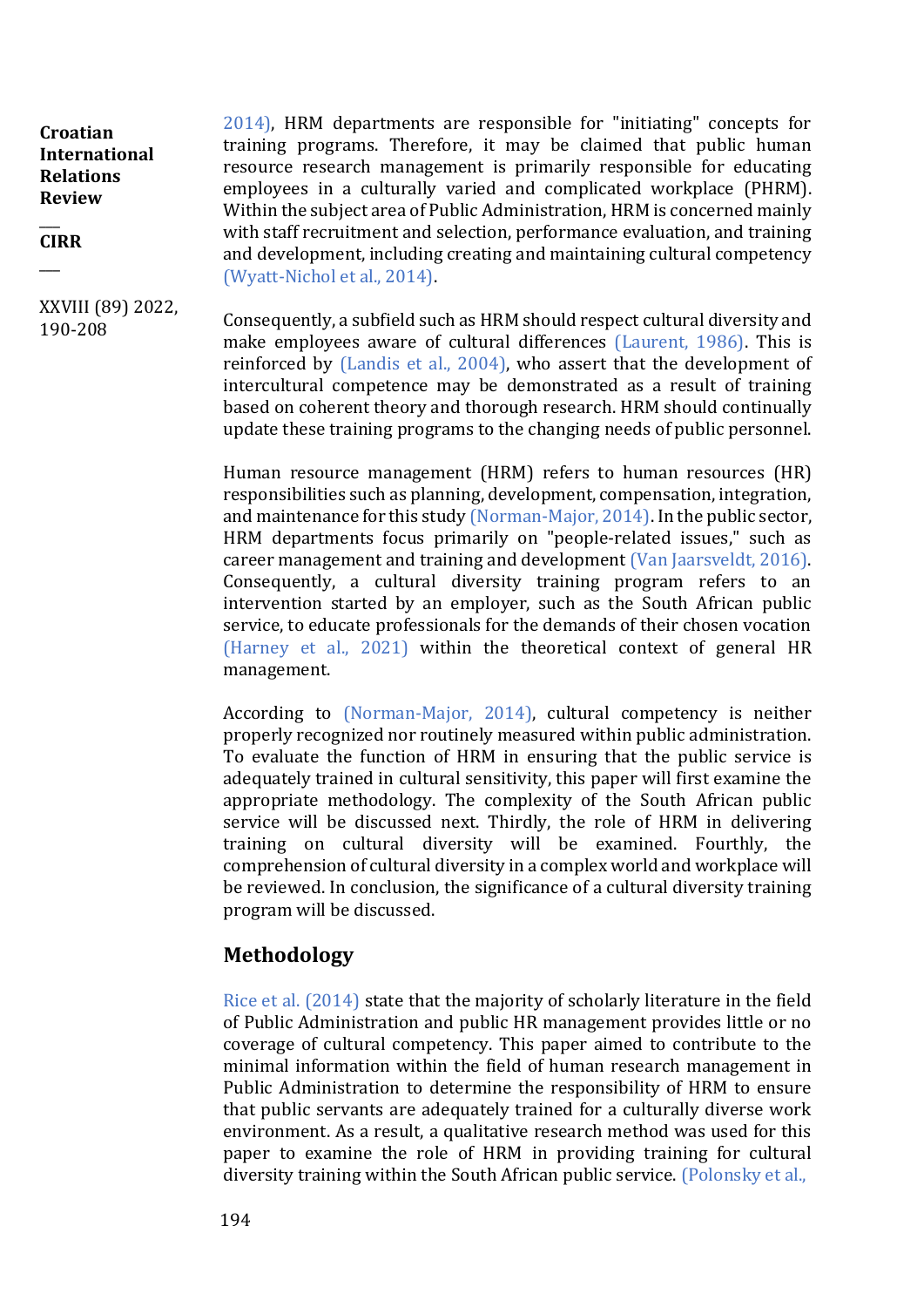$\overline{\phantom{a}}$ **CIRR**

 $\overline{\phantom{a}}$ 

XXVIII (89) 2022, 190-208

2018) state that "Qualitative research methods involve utilizing a diverse range of data … in various media". Hence, the author reviewed several sources, including books, articles, training programs, online information such as human resource websites, and research focused on developing practical cultural diversity training. This review assisted in determining the complex nature that public servants are working in that requires them to be culturally sensitive in a diverse working environment. The most relevant literature was identified according to the following criteria:

- A purposive sample of scholarly literature was selected by searching for literature that will assist the researchers in determining the role of HRM in the readiness of public servants in the South African public service
- Relevant literature was grouped into three categories, namely:
- o Scholarly views from academics that write extensively on the complex nature of the public service
- o Training programs
- o HRM roles and responsibilities.

The literature that was selected in each of the three categories for this research includes the following:

- articles, journals, and books that focused on HRM, training, and cultural diversity, were analyzed and discussed. These resources were obtained after doing a comprehensive search of the different databases, including libraries, and
- The World Wide Web was used to obtain additional information focused on cultural diversity within the working environment.

In keeping with the preceding, the research design for this study was essentially empirical. A literature review of the most current books and journal articles sheds light on the role and function of HRM in assuring the cultural diversity readiness of South African public officials.

NVivo12 was utilized to code the 97 documents chosen for study. As a result, a coding system was devised. The author then randomly selected 20 academic and 20 practitioner papers to code (Azungah, 2018). When the coding results were compared, it was found that there was a high level of agreement. Fixes were made to the source code to address any discovered issues. Following this, each document was coded using the predefined system. Then, it was determined that all articles had been encoded using first-order codes, which had been compressed into second-order principles and compiled into dimensions. The improvements agreed upon were implemented. We used Excel to create comparative tables to identify the gaps between the knowledge shared in academic and practice literature, focusing on practitioner-relevant topics underrepresented in academic publications and academic issues absent from practice publications. This investigation's conclusions are detailed in the next section.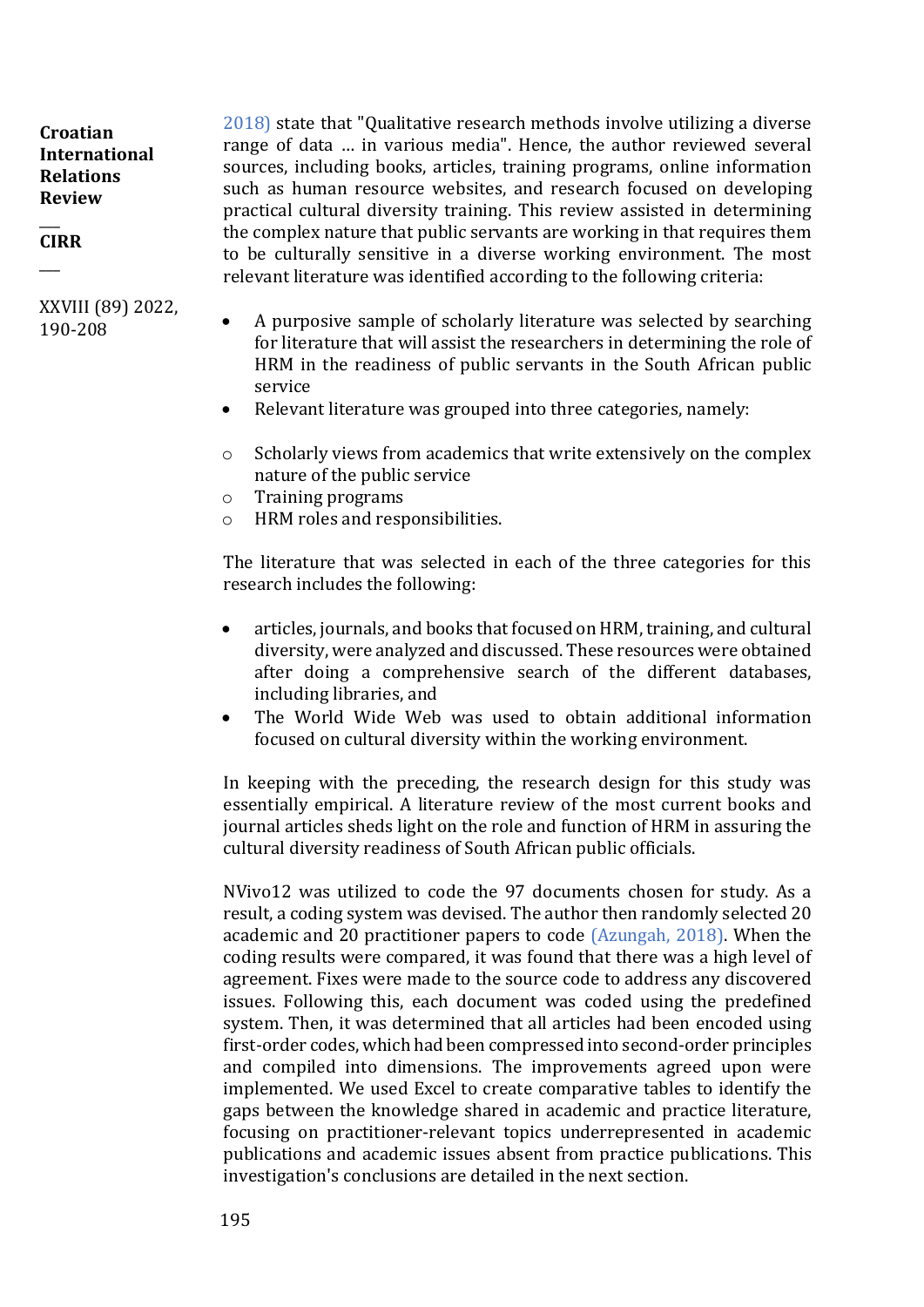## **Findings**

**Croatian International Relations Review** 

 $\overline{\phantom{a}}$ **CIRR**

 $\overline{\phantom{a}}$ 

XXVIII (89) 2022, 190-208

## **The Complex Nature of The Public Service**

No public service aspect can be implemented until it has become government legislation that provides directives and guidelines that affect its citizens' rights, freedom, needs, and aspirations. This relates not only to the challenges of the public service but also to the complexity of the public service. (Haruna, 2014)states that authors agree that public service is complex due to its values, including care, compassion, fairness, ethics, efficiency, and effectiveness. The loss of public ethics within the general section is a challenge for any government, as it could cause frustration among the public members. It could also be said that the public service is complex due to political accountability. (Grimsey et al.)argues that political responsibility "is answerable to the public in matters relating to the delivery of services."

In addition to the political participation mentioned previously, the nature of the public sector is highly complex, as it comprises personnel from diverse cultural backgrounds. This also applies to South Africa since the South African public service change exemplifies the pervasiveness of artistic effects in contemporary politics, according to (Levin, 2018). In its Annual Performance (Ping et al., 2019), the Public Service Commission notes, "There is a need to shift the mindset of individuals and to realize that despite our diverse histories, languages, cultures, experiences, perspectives, and interests, we share a shared destiny." Employees unwilling to adjust to a culturally diverse workplace may become ethnocentric. According to (LePoidevin et al., 2019), ethnocentrism is the practice of condemning the behavior of people of another culture as unreasonable without attempting to comprehend the significance of the other person's behavior in its context. Therefore, within the subject field of Public Administration, HRM is primarily concerned with staff recruitment and selection, performance evaluation, and training and development, including creating and maintaining cultural competency (Wyatt-Nichol et al., 2014). Consequently, a subfield such as HRM should respect cultural diversity and make employees aware of cultural differences (Laurent, 1986).

## **The Role of Human Resource Management (HRM) in Providing Training**

According to(Clinton et al., 1994), the job of South African public workers "should be characterized by thoroughness." This "thoroughness" could also refer to the relevant human resources component of the public service agency providing intense and practical training. According to Regulation 74(2) of the South African Public Service Regulations, 2016, the public service must give personnel training and development opportunities to prepare them for the workplace. In addition, training is incorporated in section 7(3)(b) of the South Africa Public Service Act, enacted under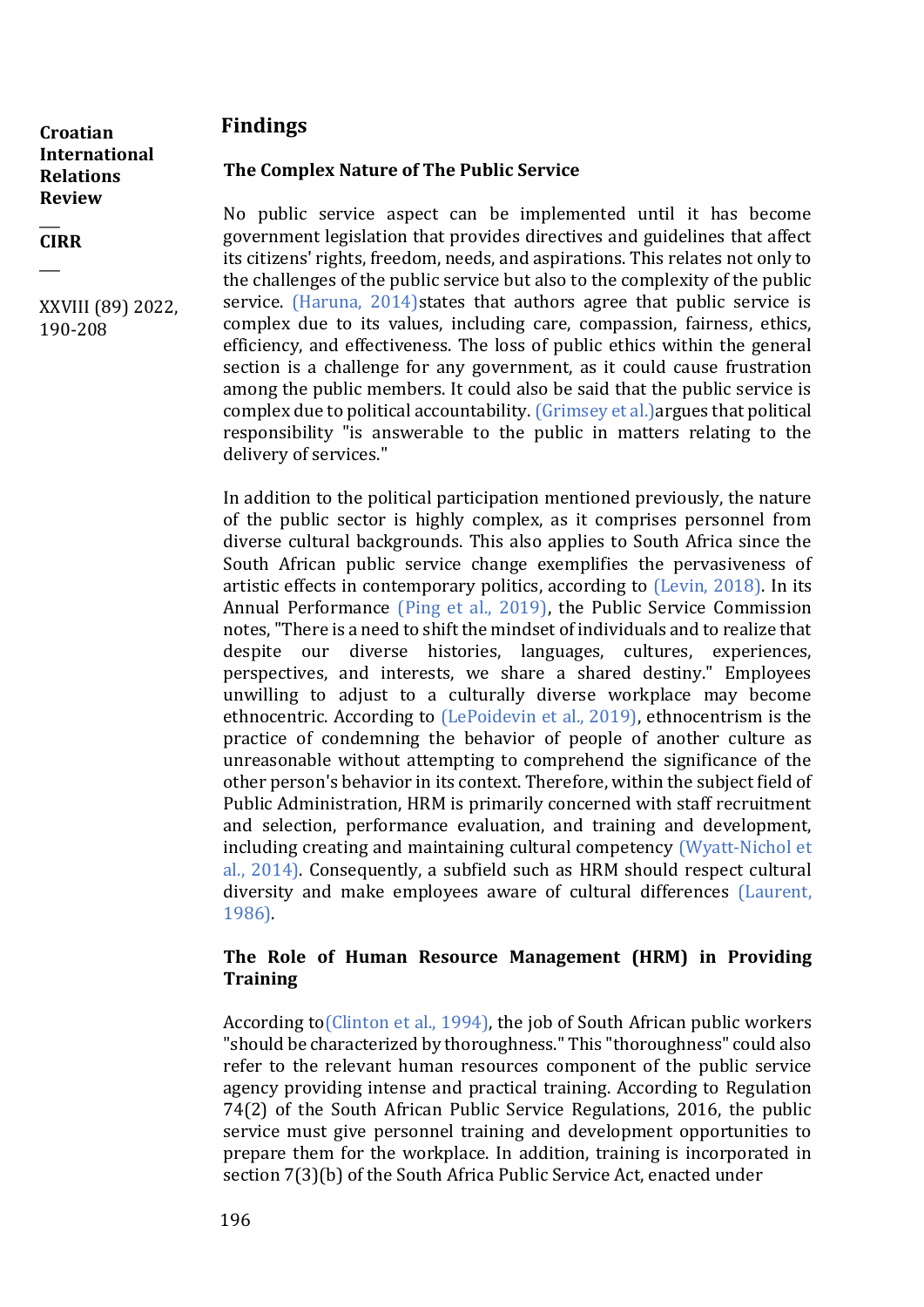$\overline{\phantom{a}}$ **CIRR**

 $\overline{\phantom{a}}$ 

XXVIII (89) 2022, 190-208

Proclamation 103 of 1994 (RSA 1994), which specifies that human resource managers are accountable for the proper utilization and training of workers, among other things. In addition, for an organization to be effective, training must play a significant and critical part in its success. One of the primary objectives of human resource management is to establish appropriate training programs for public servants at all levels to train and develop these people (Van der Westhuizen, 2016). According to (Chams et al., 2019), training and development are essential to the HR department's operations. This is supported by (Bello, 2020), who states that public servants must regularly update and supplement their knowledge to meet the challenges of an ever-changing global environment and that learning institutions, such as human resource departments, will be required to "facilitate" the transfer of this knowledge into the trainees' working environment.

(Chams et al., 2019)state that one of the challenges for HRM is how to operate effectively against factors like globalization and internationalization. In this regard(Syed et al., 2019) state that the importance of worker diversity was raised with globalization. This is also applicable within the public service. Therefore, the aim of training provided by an employer, such as the public service, is part of a process to change an employee into a professional and to apply the knowledge and skills obtained during training in the working environment (Popejoy et al., 2020; Salzman, 2018; Stahl et al., 2021; Van Jaarsveldt, 2016). Furthermore, training should provide the necessary "and usable knowledge, skills, abilities, and attitudes" to become a professional public servant to ensure good governance (Haruna, 2014). (Moran et al., 2014)argue that training is a means to "leverage employee potential." Training is needed if employees, such as public servants, lack specific knowledge and skills required to be effective in their working environment (Subban et al., 2014). As a result, the main aim of training and development is "learning … [which] refers to employees acquiring knowledge, skills, competencies, attitudes, or behaviors". To develop the knowledge and skills of employees, training and development are designed to improve the productivity of employees and empower them to develop their potential within the organization (Moran, (Azungah, 2018; Gadi et al., 2018; Grimsey et al.). Therefore, as (Van Jaarsveldt, 2016) states, training could also be a transformation process.

(Bello, 2020) rightfully argues', ' It is appropriate to ask officials how well their initial education and training have prepared them for personal and environmental uncertainty. This could be extended to ask about human resource departments' role in framing public officials for personal and environmental uncertainty. In line with the above, it can be deduced that human resource departments within the SA public service are responsible for training. However, when it comes to providing public servants with training relevant to cultural diversity to ensure the optimal delivery of service in a complex and fast-changing public service, it was confirmed by (Van der Westhuizen, 2016)that DIRCO provides cultural diversity training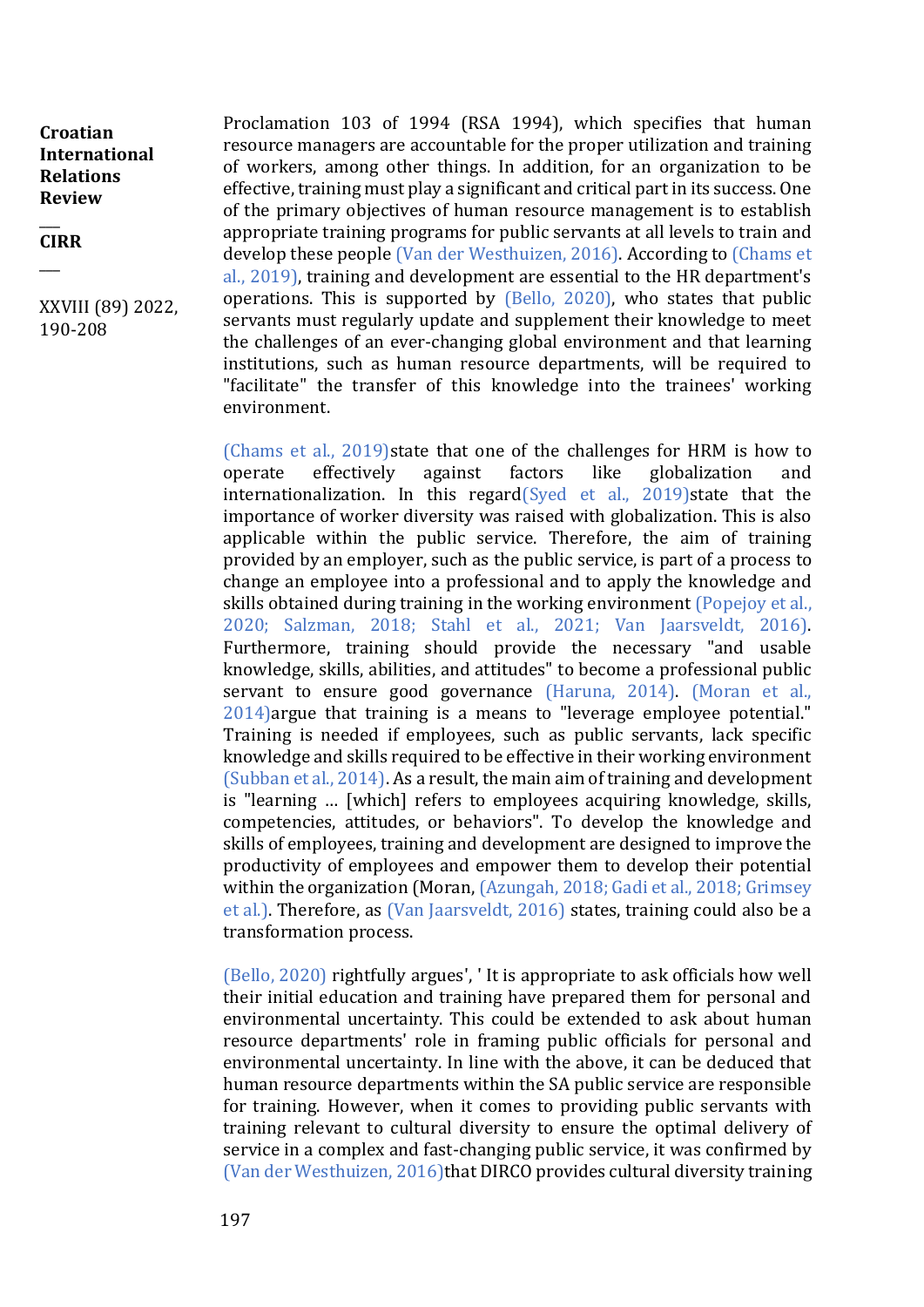#### $\overline{\phantom{a}}$ **CIRR**

 $\overline{\phantom{a}}$ 

XXVIII (89) 2022, 190-208

due to the deployment of diplomats abroad. In this regard, a survey conducted amongst South African diplomats indicated that 77,78% of participating diplomats indicated that not enough time is allocated to the cultural diversity training offered by DIRCO and 83,33% of the respondents thought that the effects of cultural diversity are underestimated (Brewis, 2018). It was concluded that the cultural diversity training program should be made compulsory for all family members of diplomats. Additional information through independent study or an information package might also be a way to improve awareness of cultural diversity (Brewis, 2018). The South African National School of Government provides training and development at all levels of government. The School of Government further confirmed that most departments do not comply with areas such as diversity management. Therefore, although training is an HRM function, raining is an HRM function, most South African public service training does not include cultural diversity training. The training in cultural diversity, similar to that at DIRCO, could be extended to other South African public service sectors. The importance of cultural diversity and cultural diversity training will be explained next.

### **Understanding Cultural Diversity in A Complex World and Work Environment**

People from different cultures have distinct values, beliefs, and behaviors, which is the root cause of cultural incidents, and this can be viewed as a barrier to engagement with the potential for conflict (Goh et al., 2018). Integration into a new cultural setting necessitates a high level of adaptation since individuals will be frequently confronted with unknown and alien value systems and customs (Shayakhmetov et al., 2018). Crosscultural encounters are susceptible to uncertainty, misunderstanding, and misinterpretation due to cultural differences (Kaihlanen et al., 2019). Therefore, according to (Moran et al., 2014), a person must acknowledge cultural differences without becoming paralyzed.

South Africa is lucky to have a community comprised of numerous cultures with distinct values and norms. On Heritage Day in 2012, then-acting president Kgalema Motlanthe urged South Africans to embrace their diversity, develop a natural urge to embrace all the languages and cultures around them, and immerse themselves in the richness of their collective cultural heritage. This encouraged South Africans to learn about the diversity of cultures in the country (Mahmood, 2020). Section 30 of the South African Constitution protects cultural diversity by stating that "everyone has the right... to participate in the cultural life of their choice". Additionally, cultural diversity is safeguarded under Article 4 of the UNESCO statement on cultural diversity (UNESCO, 2001), which emphasizes that the protection of cultural diversity is (and should be) an ethical necessity. The South African concept of ubuntu – "I am because we are" – also plays a role in cultural diversity. According to (Goh et al., 2018), ubuntu embodies several human qualities, including warmth, empathy, trust, respect, understanding, and authenticity, and it provides a solid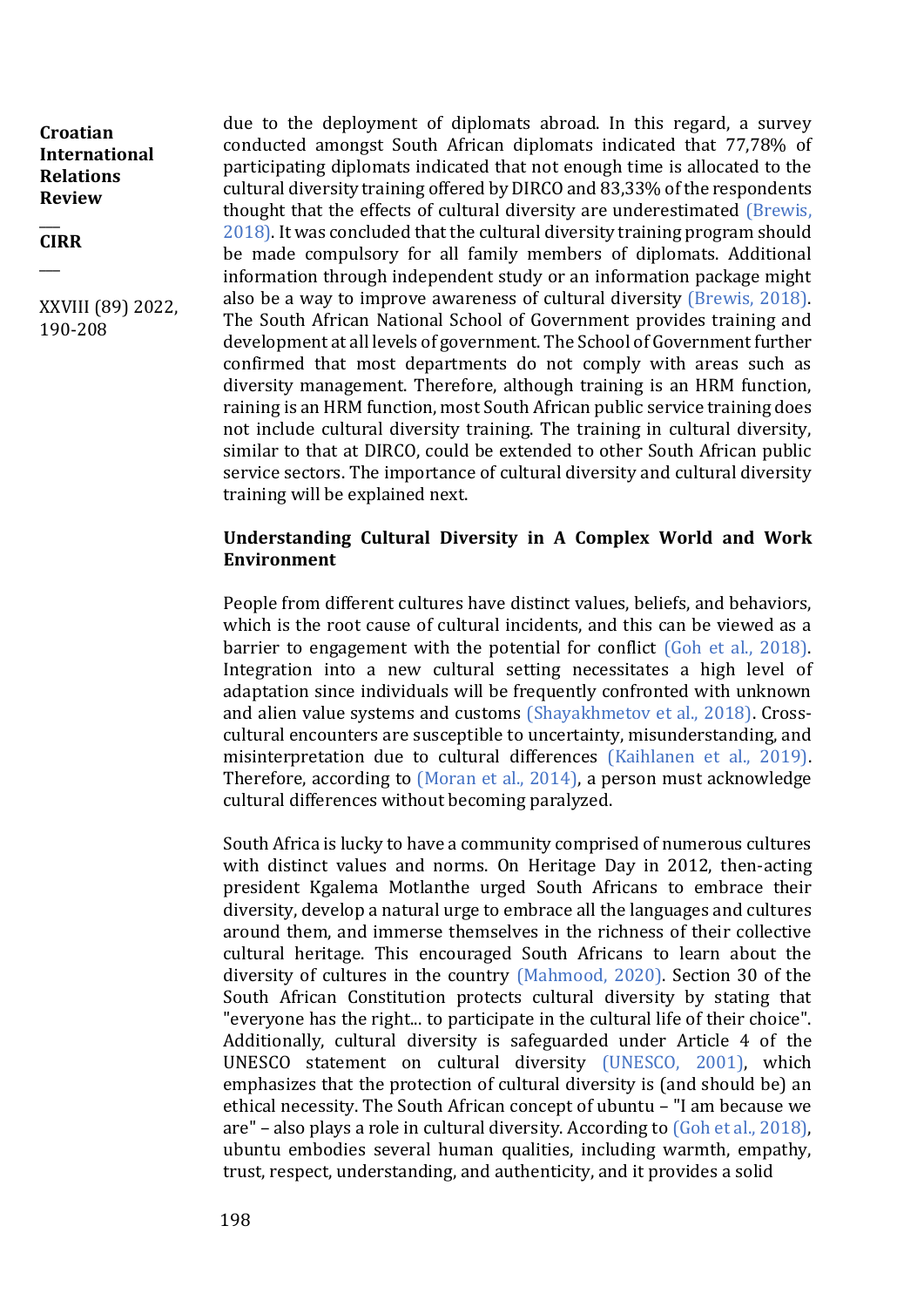$\overline{\phantom{a}}$ **CIRR**

 $\overline{\phantom{a}}$ 

XXVIII (89) 2022, 190-208

foundation for cross-cultural relationships and valuing diversity. Before developing solutions to the nation's challenges, (Levin, 2018) argues that including South African culture in the discussion and debate will generate more pertinent questions about the nation's future. Consequently, as a result of South Africa's diversity, education and training relevant to cultural diversity could aid in this regard and provide a deeper appreciation for cultural distinctions and diversity. All parties profit when cultural differences are understood and utilized as a resource (Moran et al., 2014). Understanding the other and what the other says begins with a normal human state, which establishes a field of similarity and a means by which cultural differences contribute to the enrichment and comprehension of an individual (Elias et al., 2020).

Consequently, the individual must expand their knowledge of cultural diversity (Goh et al., 2018). In cultural variety, it is necessary to be aware of other cultures; hence, cultural awareness plays an essential part in making individuals aware of cultural diversity. According to Gutentag, Horenczyk, and Tatar, the views and values of individuals of a different culture are not incorrect; they are simply different and distinctive, as neither set of beliefs and values is superior or inferior (Popejoy et al., 2020)) and should be viewed as something beneficial (2018).

### **The Importance of Cultural Diversity Training**

The first cultural diversity training program took place in 1960 in the United States of America, and since then, different formats and methods of cultural diversity training have been developed ((Fathi et al., 2018). Cultural effectiveness allows a person to adapt faster with fewer complications, as they become more aware of the challenges facing them, as the training provides the efficacy that a person needs to different cultures. As a result, cultural diversity training "refers to learning efforts that are designed to change employee attitudes about diversity and develop skills needed to work with a diverse workforce". (Kempf et al., 2020)state that cultural diversity training enables individuals to learn both content and skills that facilitate effective interaction between different cultures and reduce misunderstandings and inappropriate behavior. Therefore, cultural diversity training programs should increase one's understanding of one's cultural heritage and one's ability to respond culturally sensitively and have a favorable attitude toward others from diverse backgrounds (Salzman, 2018).

Furthermore, (Vaccarino et al., 2018) state that cultural diversity training programs should prepare people for more effective interpersonal relationships when interacting with individuals from different cultures than their own. A training program in cultural diversity aims to provide information and serve as a guideline for interacting and reacting when confronted with a different culture. In addition, (Boswood, 2020) argues that preparatory cultural diversity training should not aim to demotivate participants but instead explain the problem and conflict areas when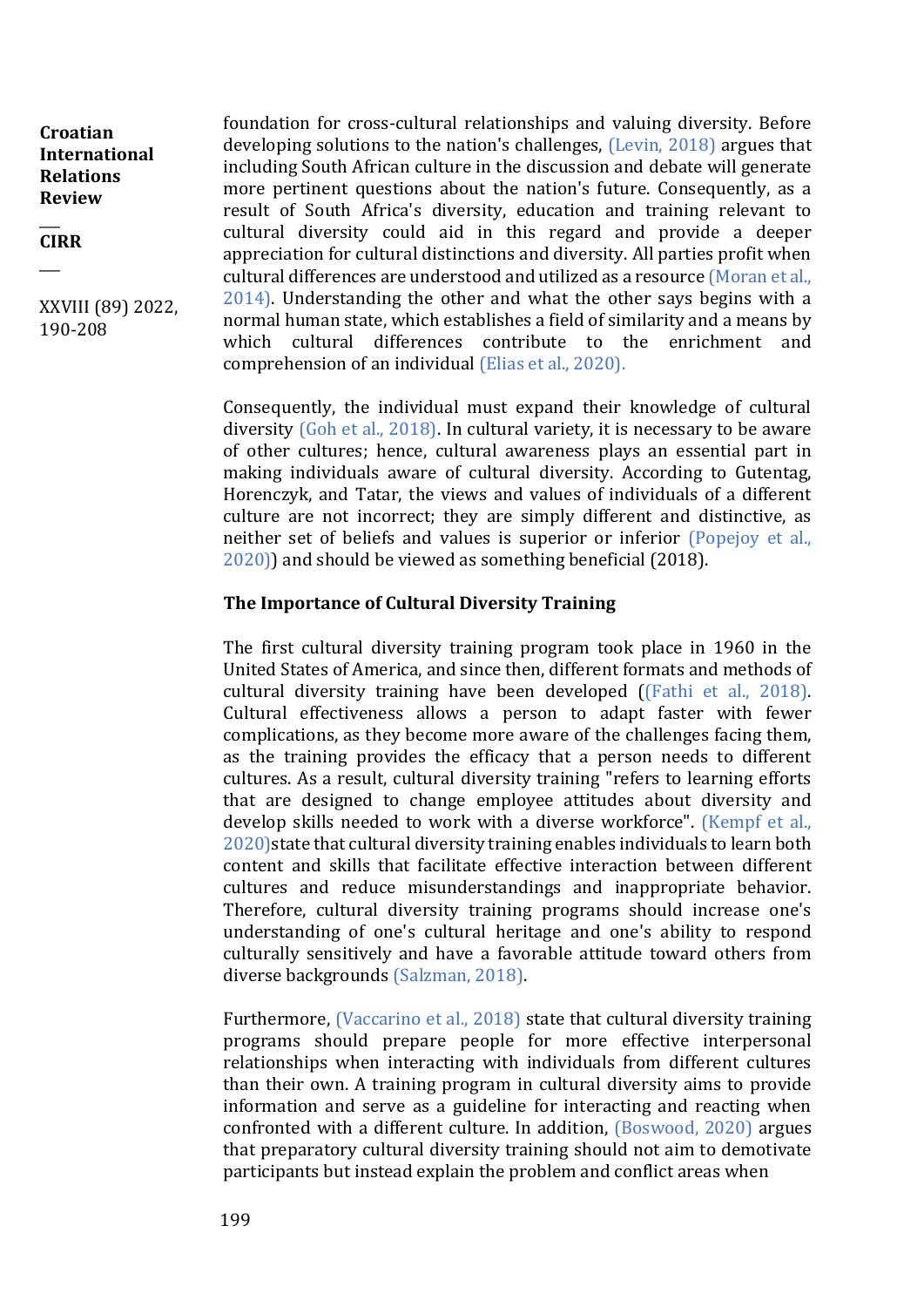$\overline{\phantom{a}}$ **CIRR**

 $\overline{\phantom{a}}$ 

XXVIII (89) 2022, 190-208

working in an intercultural environment. Cultural diversity training aims "to increase effectiveness across cultures" (Moran et al., 2014). Furthermore, cultural diversity training aims mainly to equip public servants with essential cultural knowledge and skills helpful to cope with the stressful experiences of culture shock and to assist in the learning and understanding of a new culture (Furnham, 2019; Landis et al., 2004; Laurent, 1986; Levin, 2018). This is supported by (Norman-Major, 2014; Pacheco, 2020; Ping et al., 2019), who states that "no employee can perform his or her duties properly … without suitable training". In this regard, (LePoidevin et al., 2019) state that a cultural diversity training program should aim to achieve, amongst others, outcomes relating to:

- about the culture this outcome includes which values about the other culture are essential, and how the culture is reflected in historical, political, and economic data; and
- how to adjust to the culture this outcome comprises having a nonevaluative attitude towards the culture and skills in predicting when the culture will be a factor in influencing behavior and how it affects behavior.

According to (Hysa, 2020), the objective of cultural diversity training is to eradicate values, preconceptions, and managerial practices that limit employees' personal growth. Training on cultural diversity should emphasize that culture fundamentally influences behavior (Salzman, 2018). Moreover, diversity necessitates the capacity to comprehend individuals from diverse cultural origins (Kaihlanen et al., 2019). As a result, the importance of cultural diversity training is to make trainees sensitive to other cultures and, as stated previously, there is a need in cultural diversity to be aware of different cultures; consequently, cultural awareness plays a vital role in bringing individuals awareness of cultural diversity. The development model of intercultural sensitivity (DMIS) is depicted in Figure 1 and the many stages a person goes through during training to become more culturally oriented.



**Figure 1.** Development Model of Intercultural Sensitivity (DMIS) Source: Based on Landis et al*.* (2004, p.153)

It can be seen from Figure 1 that by using practical cultural diversity training, the public servants become more sensitive toward different cultures by experiencing the various development stages from ethnocentric to ethno-relative. (Shayakhmetov et al., 2018) state that the development model evolves as interactions progress from a relatively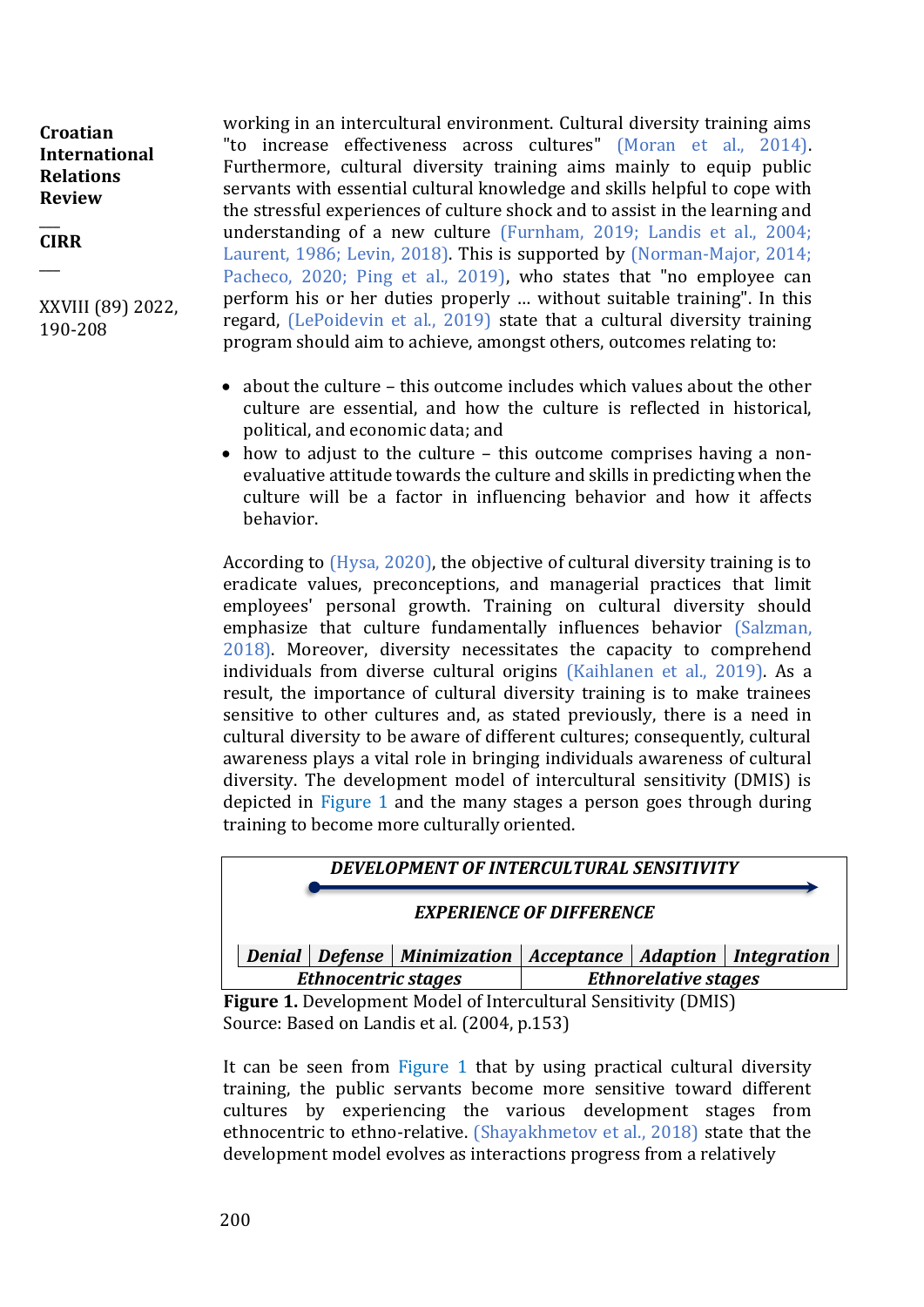$\overline{\phantom{a}}$ **CIRR**

 $\overline{\phantom{a}}$ 

XXVIII (89) 2022, 190-208

ethnocentric understanding of other cultures to a more ethnic-relative comprehension and appreciation. Thus, by becoming ethno-relative, the public servants working in a different cultural environment will be culturally competent, as seen above, and comply with the competency areas, which include having adaptation skills. The DMIS stages can be explained as follows:

- ethnocentric stage (to avoid cultural differences), where a person's own culture is experienced as central, cultural differences are denigrated, and elements of own culture are seen as universal; and
- ethno-relative stage (seeking cultural differences), which refers to a person's own culture seen in the context of other cultures, and other cultures are experienced as equally complex but as different constructions of reality. (Landis et al., 2004).

Ethnocentrism is the unconscious inclination to evaluate other cultures or nations based on one's standards and ideals (Irwin, 2020). According to (Moran et al., 2014), the career options of an ethnocentric employee, such as a public servant who is unable or unwilling to interact with members of another culture, are becoming increasingly limited. Ethnocentrism is pervasive and profoundly ingrained in the human psyche, and it is essentially antithetical to the concept of human equality (Irwin, 2020). According to (Kotze et al., 2019), ethnocentrism significantly impacts cross-cultural relationships. According to (Stahl et al., 2021), ethnocentrism is a fundamental characteristic of the human situation. This perspective could lead to ethnocentrism, xenophobia, and racism in the workplace. According to Norman-Major and Gooden (2015, p.349), cultural diversity competency is crucial since public employees interact with "a wide range of persons with different cultural norms, backgrounds, and orientations." Therefore, public service training and development should be able to address "the complexity, inconsistencies, and problems inherent in governance and public service" (Haruna, 2014).

Therefore, a training program should strive to make public workers more ethnorelative, ensuring that their own culture does not dominate other cultures. The cultural diversity training provided by human resource departments should equip public servants with the information and skills necessary to function in a culturally varied work environment. The objective of cultural diversity training is to enable individuals to adapt quickly to diverse cultures and, thus, be efficient in the workplace (Kempf et al., 2020). Consequently, a cultural diversity training program distinguishes between:

• cross-cultural training (when a trainer works with a group from a different culture or multiple cultures other than their own);

• teaching about cultures (training on intercultural relationships from a culture-general or culture-specific perspective, or both); or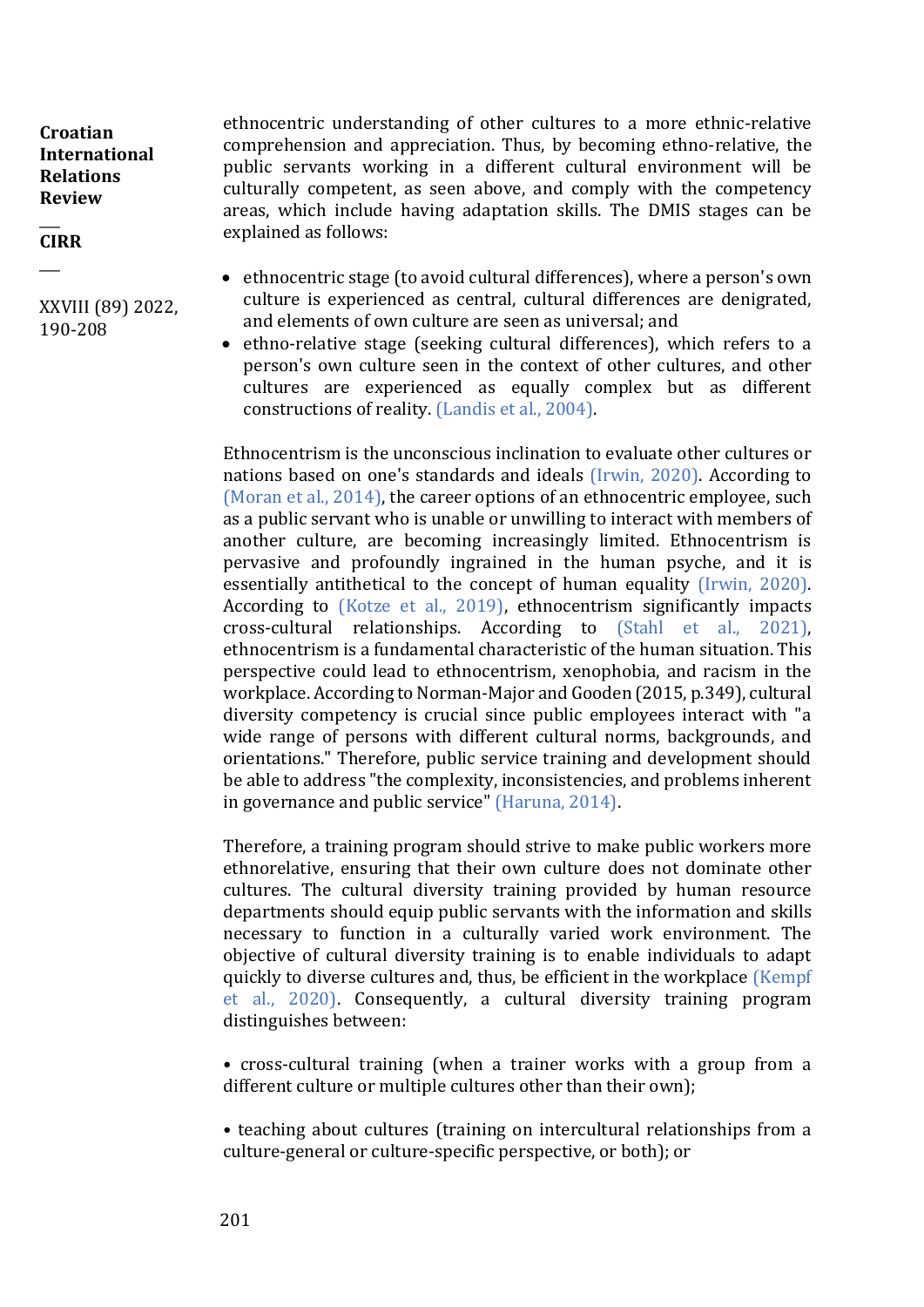$\overline{\phantom{a}}$ **CIRR**

 $\overline{\phantom{a}}$ 

XXVIII (89) 2022, 190-208

• training delivered across and concerning cultures (the training is presented to people from diverse cultures, and the training content is either culture-general or culture-specific) (Landis et al., 2004).

The ultimate objective of cultural diversity training is for public officials to bear responsibility for developing strategies to adapt and communicate effectively when working with people of diverse cultures. (Pacheco, 2020). According to (Lee, 2018), the goals of a cultural diversity training program are for the learner to comprehend the significant characteristics of their own culture, compare these characteristics with those of other cultures, and respect the differences. According to (Fathi et al., 2018), training in cultural diversity is to equip individuals with intercultural competence. (Pacheco, 2020)asserts that cultural diversity trainers in the human resources department are typically expected to guide how to adjust to a new culture swiftly and painlessly. The most important aspect of cultural diversity training, according to (Lee, 2018), is educating a generation of individuals who can interact and work effectively with people of other cultures. According to (Kempf et al., 2020), cultural diversity training facilitates efficient cross-cultural relationships. Thus, cultural diversity training consists of specific information on how to adapt to a new culture, learn about cultures and, in particular, a foreign culture, and deal with cultural conflict situations. This is corroborated by (Ping et al., 2019), who claim that cultural diversity training should target specific training needs, in this case, the ability to be aware of and adapt to a foreign culture while minimizing culture shock.

## **Skills Development Through Cultural Diversity Training**

HRM is responsible for employees to acquire new skills (Chams et al., 2019). In addition, (Norman-Major, 2014) claim that public administrators should have cultural competency skills to carry out their mission of serving the public. Therefore, Noe (2013) argues that to develop essential skills or close the skills gap, many employers engage in skills assessment, training, or a combination of the two. Therefore, public servants are expected to be professional in executing their duties, which requires training to gain specific skills and competencies (Van Jaarsveldt, 2016). In this regard, the SA government has zed that skilled employees are needed to increase the productivity of public services based on performance (Vyas-Doorgapersad, 2015). Within the SA spectrum, skills development includes using institutions of higher education (IHE) to enhance and invest in the skills and knowledge of the SA public sector workforce (Kroukamp et al., 2014). This also includes the National School of Government, which intends "to educate, train, professionalize and develop a highly capable, skilled and committed Public Service" (Stahl et al., 2021). As a result, public servants can equip themselves with the necessary knowledge and skills to carry out their jobs effectively. Therefore, it might be said that the skills development of SA public servants should include cultural competency skills such as cultural diversity.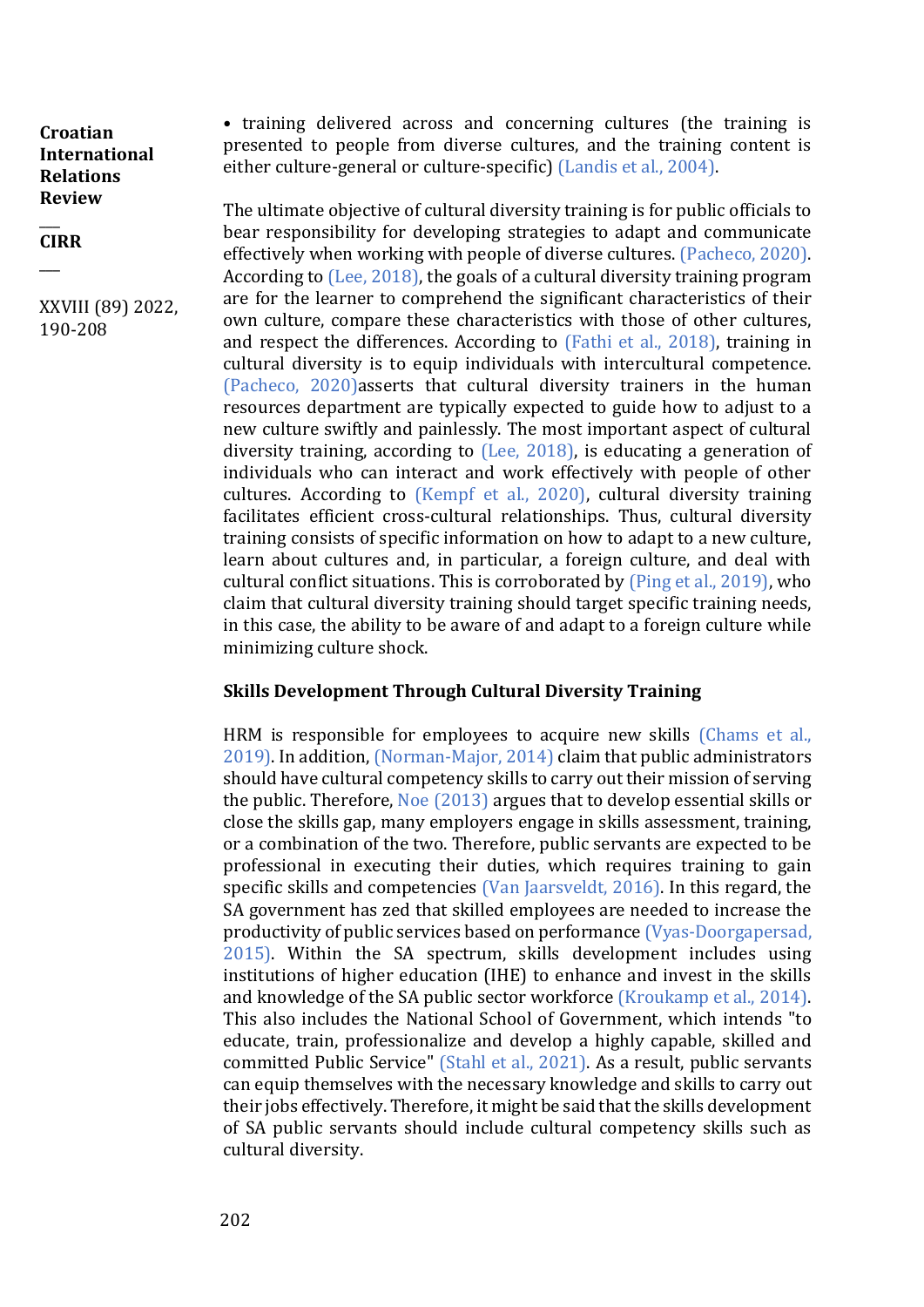$\overline{\phantom{a}}$ **CIRR**

 $\overline{\phantom{a}}$ 

According to (Syed et al., 2019), ineffective cultural diversity management by human resources could lead to conflict, demotivation, higher staff turnover, and poor organizational performance are all symptoms of a dysfunctional workplace. Furthermore, practical training and development in the public service ensure adequate public service delivery (Laurent, 1986; Mahmood, 2020).

## **Conclusion**

XXVIII (89) 2022, 190-208

This article focused on the role of HRM in ensuring cultural diversity readiness among public officials working in a distinct cultural working environment, either nationally, in government departments, or internationally, as diplomats, for instance. Under South African law, HRM is responsible for providing practical training to public servants. This includes cultural diversity training, which will equip public officials with the ability to adapt to a varied cultural setting. Without adequate training in cultural diversity, South African public servants may be intolerant of different cultures and nationalities and consequently be incapable of providing good service. In addition, this report may serve as a foundation for future research or study on the cultural diversity training program delivered to South African public officials. Consequently, human resource management's responsibility in the Public Administration is to guarantee an adequate cultural diversity training program for all public servants in South Africa.

# **Research Limitations**

There are some limitations to this study that could be addressed by additional research. The first constraint is related to selecting the literature included in the analysis, which consisted solely of English-language papers being reviewed. Although this constraint is not as significant for academic literature because the sample covers a large number of research generated in various cultural contexts, it is substantial for practice because of the literature's tilt towards local knowledge. So, we recommend that future research include literature in regional languages to capture any disparities between different countries. Finally, some of our restrictions are due to the characteristics of the search strings that we utilized. Because we did not include the term 'employee' in our search, we could not have a large number of articles that focused on the direct impact of human resource management and diversity on employees. Even though we attempted to address this issue by doing a reference search, we feel that future studies should concentrate explicitly on the comparison of the direct impacts of human resource management and diversity on employees in research and practice communication.

# **References**

Adamson, M., Kelan, E., Lewis, P., Śliwa, M., & Rumens, N. (2021). Introduction: Critically interrogating inclusion in organisations.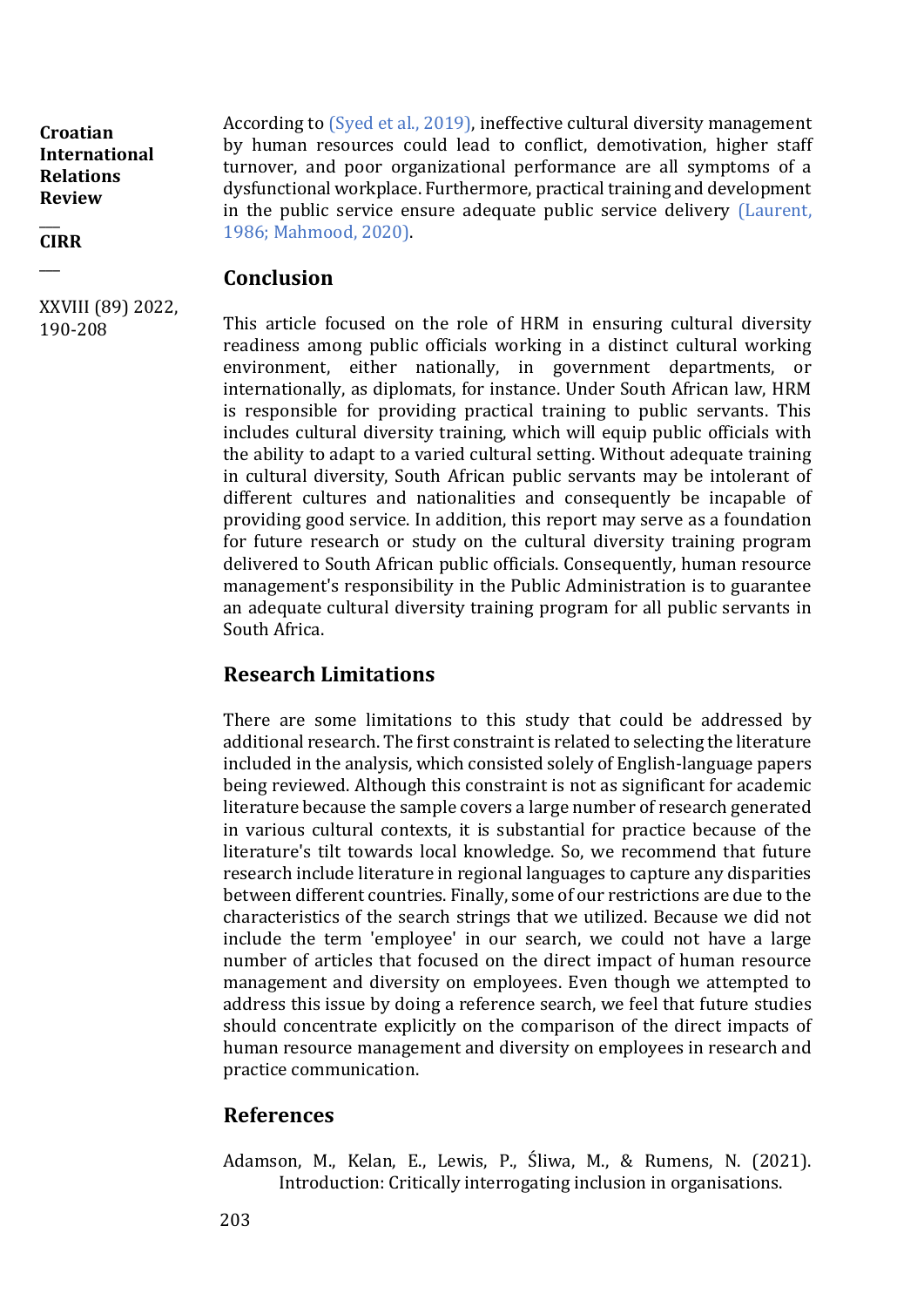| Croatian<br><b>International</b><br><b>Relations</b> | Organization,                                                           |  | $28(2)$ , |  |  | 211-227. |
|------------------------------------------------------|-------------------------------------------------------------------------|--|-----------|--|--|----------|
|                                                      | doi:https://doi.org/10.1177/1350508420973307                            |  |           |  |  |          |
|                                                      | Azungah, T. (2018). Qualitative research: deductive and inductive       |  |           |  |  |          |
| <b>Review</b>                                        | approaches to data analysis. Qualitative research journal, 18(4), 383-  |  |           |  |  |          |
|                                                      | 400. doi:https://doi.org/10.1108/QRJ-D-18-00035                         |  |           |  |  |          |
| <b>CIRR</b>                                          | Bello, I. (2020). Sustainable development goals (SDGs) for education in |  |           |  |  |          |
|                                                      | Nigeria: An examination of Etisalat corporate social responsibility     |  |           |  |  |          |
|                                                      | in Mineralate most boots admostice sostor International Issued of       |  |           |  |  |          |

XXVIII (89) 2022, 190-208

- Bello, I. (2020). Sustainable development goals (SDGs) for education in Nigeria: An examination of Etisalat corporate social responsibility in Nigeria's post-basic education sector. *International Journal of Lifelong Education, 39*(5-6), 562-575. doi[:https://doi.org/10.1080/02601370.2020.1836051](https://doi.org/10.1080/02601370.2020.1836051)
- Boswood, T. S. (2020). Redefining the professional in international professional communication. In *Exploring the Rhetoric of International Professional Communication* (pp. 111-136): Routledge, 111-136.

doi[:https://doi.org/10.4324/9781315224626-7.](https://doi.org/10.4324/9781315224626-7)

- Brewis, A. (2018). Culture shock as part of a cultural diversity training programme in the Department of International Relations and Cooperation (DIRCO): a critical analysis.
- Chams, N., & García-Blandón, J. (2019). On the importance of sustainable human resource management for the adoption of sustainable development goals. *Resources, Conservation and Recycling, 141*, 109- 122. doi[:https://doi.org/10.1016/j.resconrec.2018.10.006](https://doi.org/10.1016/j.resconrec.2018.10.006)
- Cheng, M. M., & Hackett, R. D. (2021). A critical review of algorithms in HRM: Definition, theory, and practice. *Human Resource Management Review, 31*(1), 100698. doi[:https://doi.org/10.1016/j.hrmr.2019.100698](https://doi.org/10.1016/j.hrmr.2019.100698)
- Civitillo, S., Juang, L. P., & Schachner, M. K. (2018). Challenging beliefs about cultural diversity in education: A synthesis and critical review of trainings with pre-service teachers. *Educational Research Review, 24*, 67-83. doi[:https://doi.org/10.1016/j.edurev.2018.01.003](https://doi.org/10.1016/j.edurev.2018.01.003)
- Clinton, R. J., Williamson, S., & Bethke, A. L. (1994). Implementing total quality management: the role of human resource management. *SAM Advanced Management Journal, 59*(2), 10.
- Daouk‐Öyry, L., Sahakian, T., & van de Vijver, F. (2021). Evidence‐based management competency model for managers in hospital settings. *British Journal of Management, 32*(4), 1384-1403. doi[:https://doi.org/10.1111/1467-8551.12434](https://doi.org/10.1111/1467-8551.12434)
- Dirani, K. M., Abadi, M., Alizadeh, A., et al. (2020). Leadership competencies and the essential role of human resource development in times of crisis: a response to Covid-19 pandemic. *Human Resource Development International, 23*(4), 380-394. doi[:https://doi.org/10.1080/13678868.2020.1780078](https://doi.org/10.1080/13678868.2020.1780078)
- Dover, T. L., Kaiser, C. R., & Major, B. (2020). Mixed signals: The unintended effects of diversity initiatives. *Social Issues and Policy Review, 14*(1), 152-181. doi[:https://doi.org/10.1111/sipr.12059](https://doi.org/10.1111/sipr.12059)
- Elias, A., & Mansouri, F. (2020). A systematic review of studies on interculturalism and intercultural dialogue. *Journal of Intercultural Studies,* 41(4), 490-523. doi[:https://doi.org/10.1080/07256868.2020.1782861](https://doi.org/10.1080/07256868.2020.1782861)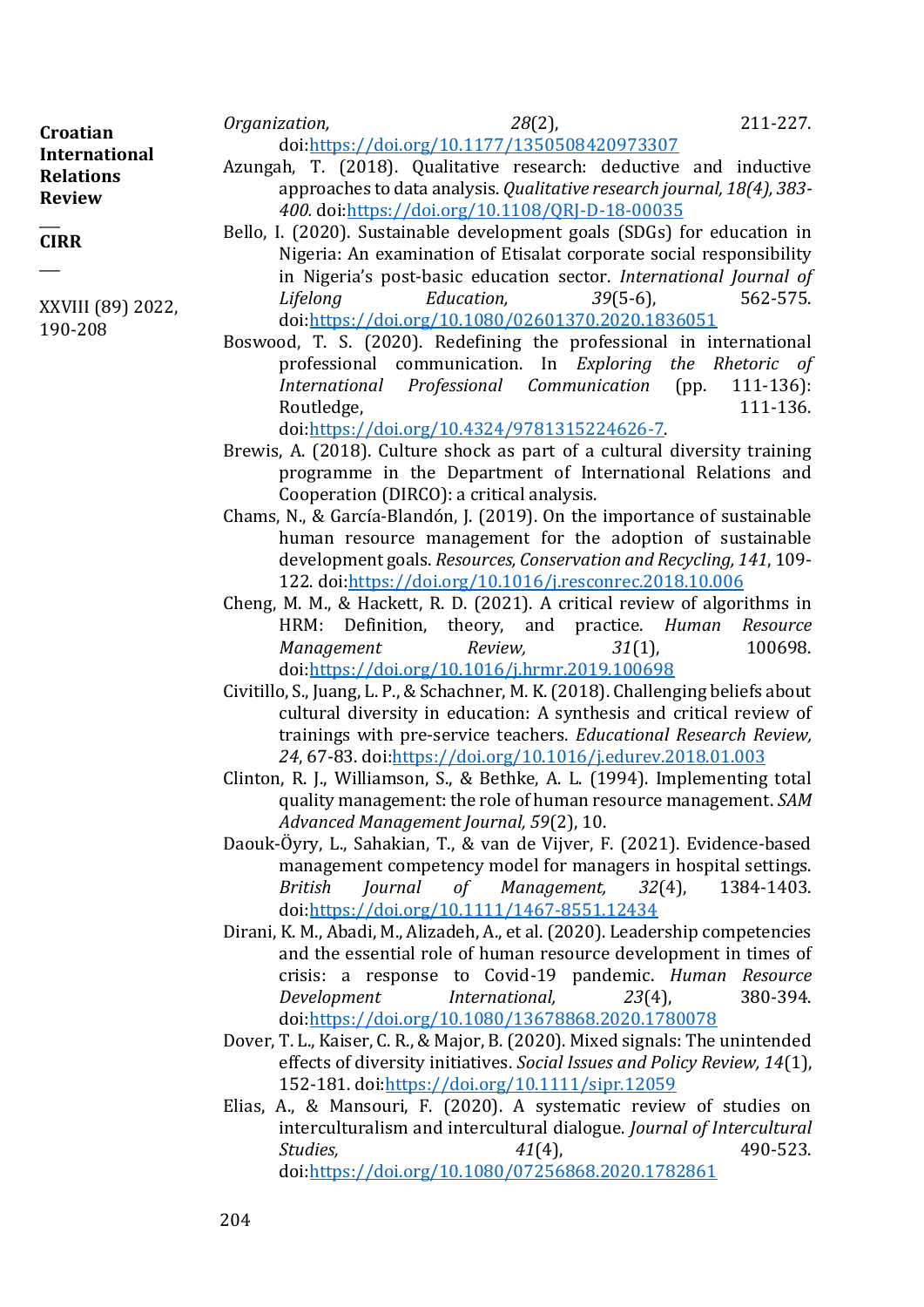$\overline{\phantom{a}}$ **CIRR**

 $\overline{\phantom{a}}$ 

XXVIII (89) 2022, 190-208

- Fathi, A., El-Awad, U., Reinelt, T., & Petermann, F. (2018). A brief introduction to the multidimensional intercultural training acculturation model (MITA) for middle eastern adolescent refugees. *International journal of environmental research and public health, 15*(7), 1516. doi[:https://doi.org/10.3390/ijerph15071516](https://doi.org/10.3390/ijerph15071516)
- Furnham, A. (2019). Culture Shock: A review of the literature for practitioners. *Psychology*, 10(13), 1832. doi[:https://doi.org/10.4236/psych.2019.1013119](https://doi.org/10.4236/psych.2019.1013119)
- Gadi, P. D., & Kee, D. H. M. (2018). Human resource management practices and turnover intention: The mediating role of perceived organizational support in tertiary institutions in Nigeria. *International Journal of Engineering & Technology, 7*(3.25), 715-722.
- Goh, E., & Lee, C. (2018). A workforce to be reckoned with: The emerging pivotal Generation Z hospitality workforce. *International Journal of Hospitality Management, 73*, 20-28. doi[:https://doi.org/10.4236/psych.2019.1013119](https://doi.org/10.4236/psych.2019.1013119)
- Gopalkrishnan, N. (2018). Cultural diversity and mental health: Considerations for policy and practice. *Frontiers in public health, 6*, 179. doi[:https://doi.org/10.3389/fpubh.2018.00179](https://doi.org/10.3389/fpubh.2018.00179)
- Grimsey, D., & Lewis, M. K. (2002). *Accounting for public private partnerships*: Taylor & Francis doi[:https://doi.org/10.1111/1467-](https://doi.org/10.1111/1467-6303.00089) [6303.00089](https://doi.org/10.1111/1467-6303.00089)
- Harney, B., & Alkhalaf, H. (2021). A quarter‐century review of HRM in small and medium‐sized enterprises: Capturing what we know, exploring where we need to go. *Human Resource Management, 60*(1), 5-29. doi[:https://doi.org/10.1002/hrm.22010](https://doi.org/10.1002/hrm.22010)
- Haruna, P. F. (2014). Training public managers to implement governance reform: Opportunities and challenges in African nations. *Public Administration Training in Africa: Competencies in Development Management*, 1.
- Hysa, E. (2020). Impact of cultural diversity on Western Balkan countries' performance. *Journal of Ethnic and Cultural Studies, 7*(1), 20-40. doi[:https://doi.org/10.29333/ejecs/292](https://doi.org/10.29333/ejecs/292)
- Irwin, H. (2020). *Communicating with Asia: Understanding people and customs*: Routledge.
- Kaihlanen, A.-M., Hietapakka, L., & Heponiemi, T. (2019). Increasing cultural awareness: qualitative study of nurses' perceptions about cultural competence training. *BMC nursing, 18*(1), 1-9. doi[:https://doi.org/10.1186/s12912-019-0363-x](https://doi.org/10.1186/s12912-019-0363-x)
- Kempf, C., & Holtbrügge, D. (2020). Moderators and mediators of crosscultural training effectiveness: literature review and development of a conceptual model. *European Journal of International Management, 14*(2), 293-326. doi[:https://doi.org/10.1504/EJIM.2020.105544](https://doi.org/10.1504/EJIM.2020.105544)
- Kotze, M., & Massyn, L. (2019). The influence of employees' cross-cultural psychological capital on workplace psychological well-being. *SA Journal of Industrial Psychology, 45*(1), 1-8. doi[:https://doi.org/10.4102/sajip.v45i0.1660](https://doi.org/10.4102/sajip.v45i0.1660)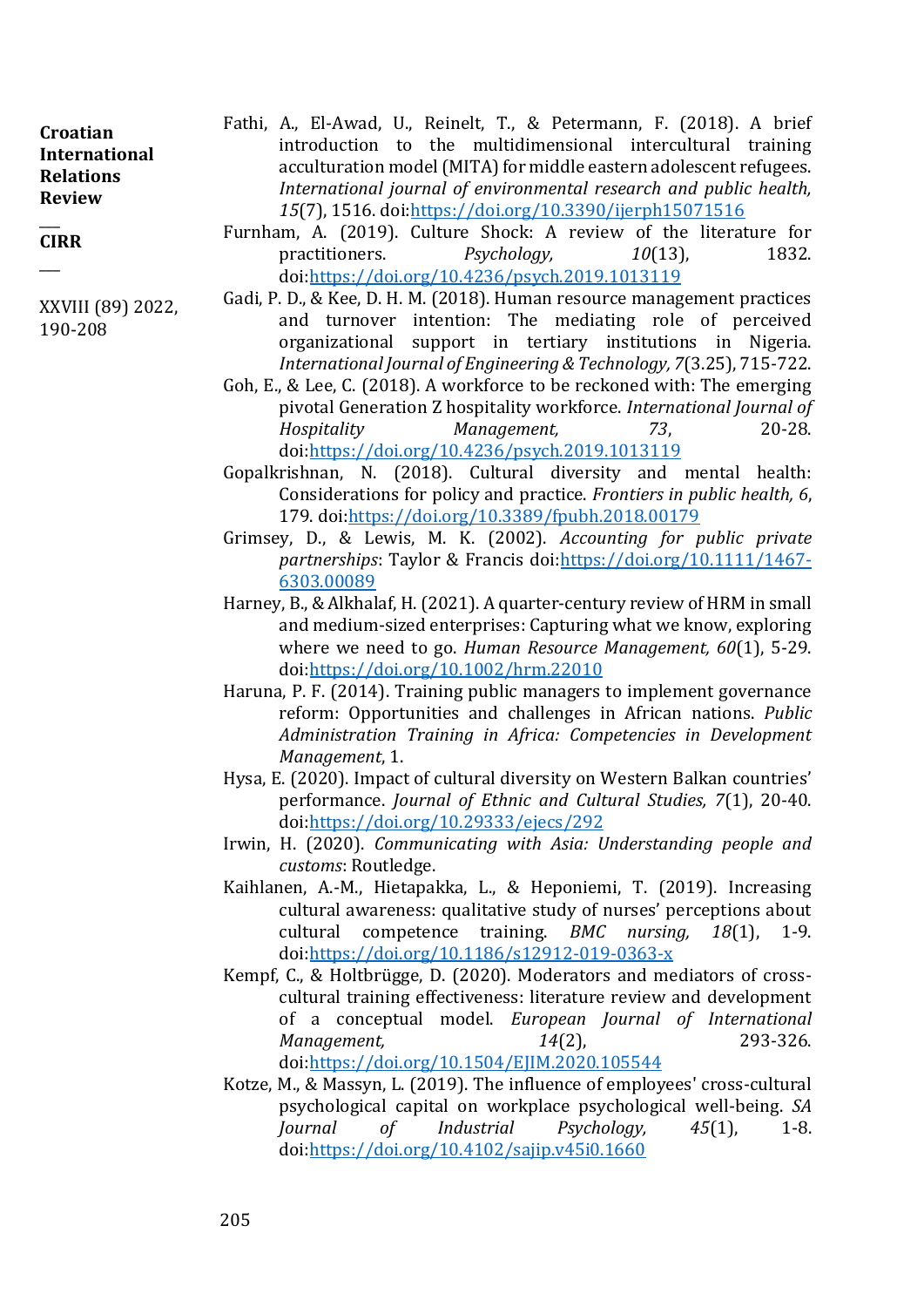| Croatian         |
|------------------|
| International    |
| <b>Relations</b> |
| <b>Review</b>    |

#### $\overline{\phantom{a}}$ **CIRR**

 $\overline{\phantom{a}}$ 

XXVIII (89) 2022, 190-208

- Kroukamp, H., & de Vries, M. S. (2014). The dilemma of public administration education in South Africa: Teaching or learning? *Teaching Public Administration, 32*(2), 158-168. doi[:https://doi.org/10.1177/0144739413515266](https://doi.org/10.1177/0144739413515266)
- Landis, D., & Bhawuk, D. P. S. (2004). Synthesizing theory building and practice in intercultural training. *Handbook of intercultural training, 3*, 451-466. doi[:https://doi.org/10.4135/9781452231129.n19](https://doi.org/10.4135/9781452231129.n19)
- Laurent, A. (1986). The cross-cultural puzzle of international human resource management. *Human Resource Management, 25*(1), 91- 102. doi[:https://doi.org/10.1002/hrm.3930250107](https://doi.org/10.1002/hrm.3930250107)
- Lee, K. S. (2018). The making of a nation's citizen diplomats: Culturelearning in international volunteer training program. *Journal of Contemporary Eastern Asia, 17*(1), 94-111.
- LePoidevin, L. M., Lee, D. E., & Shi, V. Y. (2019). A comparison of international management guidelines for atopic dermatitis. *Pediatric dermatology, 36*(1), 36-65. doi[:https://doi.org/10.1111/pde.13678](https://doi.org/10.1111/pde.13678)
- Levin, R. (2018). Building a people-centred, people-driven public service and administration culture in Africa for youth empowerment and development. *Africa Journal of Public Sector Development and Governance, 1*(1), 34-45.
- Mahmood, A. (2020). Direct from the horse's mouth: what bank employees feel about training and development programs in Indian banking sector. *International Journal of Indian Culture and Business Management,* 20(1), 20(1), 1-10. doi[:https://doi.org/10.1504/IJICBM.2020.10023685](https://doi.org/10.1504/IJICBM.2020.10023685)
- Moran, R. T., Abramson, N. R., & Moran, S. V. (2014). *Managing cultural differences*: Routledge.
- Norman-Major, K. A. (2014). Cultural competency and public administration. In *Cultural competency for public administrators* (pp. 11-24): Routledge, 11-24. doi[:https://doi.org/10.4324/9781315705330.](https://doi.org/10.4324/9781315705330)
- Pacheco, E.-M. (2020). Culture learning theory and globalization: Reconceptualizing culture shock for modern cross-cultural sojourners. *New Ideas in Psychology, 58*, 100801. doi[:https://doi.org/10.1016/j.newideapsych.2020.100801](https://doi.org/10.1016/j.newideapsych.2020.100801)
- Ping, L., Jing, X., Othman, B., et al. (2019). An intercultural management perspective of foreign student's adaptation in Chinese universities: A case study of China Three Gorges University. *Engineering, Technology & Applied Science Research, 9*(2), 3971-3977. doi[:https://doi.org/10.48084/etasr.2589](https://doi.org/10.48084/etasr.2589)
- Polonsky, M. J., & Waller, D. S. (2018). *Designing and managing a research project: A business student's guide*: Sage publications.
- Popejoy, A. B., Crooks, K. R., Fullerton, S. M., et al. (2020). Clinical genetics lacks standard definitions and protocols for the collection and use of diversity measures. *The American Journal of Human Genetics, 107*(1), 72-82. doi[:https://doi.org/10.1016/j.ajhg.2020.05.005](https://doi.org/10.1016/j.ajhg.2020.05.005)
- Rice, M. F., & Mathews, A. L. (2014). A new kind of public service professional: Possessing cultural competency awareness,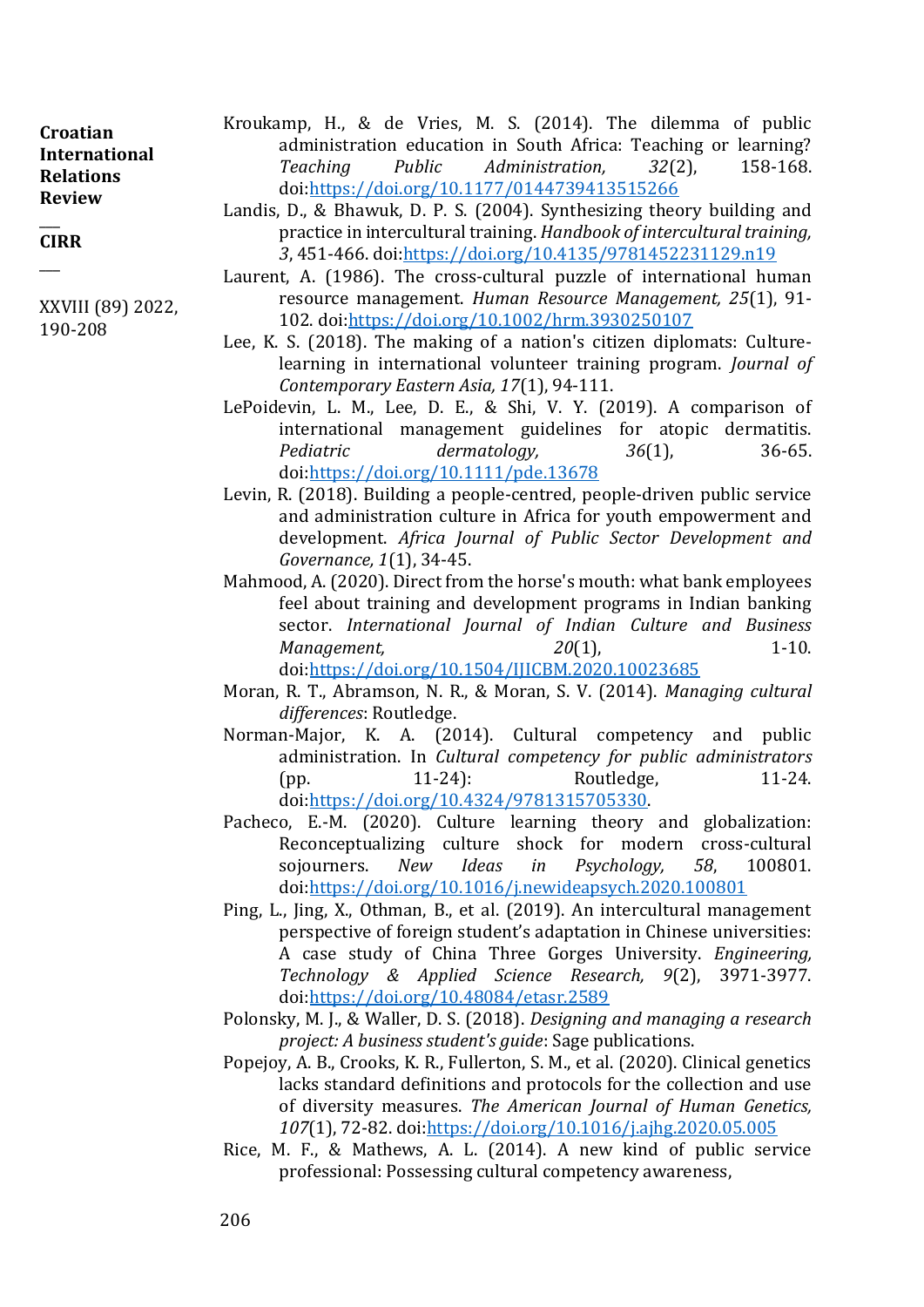knowledge, and skills. In *Cultural competency for public administrators* (pp. 27-39): Routledge, 27-39. doi[:https://doi.org/10.4324/9781315705330-8.](https://doi.org/10.4324/9781315705330-8) Salzman, M. B. (2018). Inter-cultural Training. In *A Psychology of Culture* (pp. 107-122): Springer, 107-122. doi[:https://doi.org/10.1007/978-3-319-69420-7\\_9.](https://doi.org/10.1007/978-3-319-69420-7_9) **Croatian International Relations Review**   $\overline{\phantom{a}}$ 

- Shayakhmetov, D., & Chaklikova, A. (2018). Development of the intermediator of intercultural communication based on public argumentative speech. *Opción: Revista de Ciencias Humanas y Sociales*(85), 149-185.
- Stahl, G. K., & Maznevski, M. L. (2021). Unraveling the effects of cultural diversity in teams: A retrospective of research on multicultural work groups and an agenda for future research. *Journal of International Business Studies, 52*(1), 4-22. doi[:https://doi.org/10.1057/s41267-020-00389-9](https://doi.org/10.1057/s41267-020-00389-9)
- Subban, M., & Vyas-Doorgapersad, S. (2014). Public administration training and development in Africa: The case of the Republic of South Africa. *Journal of Public Affairs Education, 20*(4), 499-514. doi[:https://doi.org/10.1080/15236803.2014.12001804](https://doi.org/10.1080/15236803.2014.12001804)
- Syed, J., & Ozbilgin, M. (2019). *Managing diversity and inclusion: An international perspective*: Sage.
- Ugwuanyi, C. E. (2020). DIVERSITY MANAGEMENT SKILLS REQUIRED IN THE 21ST CENTURY PUBLIC OFFICE IN NIGERIA. *Nigerian Journal of Business Education (NIGJBED), 7*(2), 265-273.
- Vaccarino, F., & Li, M. (2018). Intercultural communication training to support internationalisation in higher education. *Journal of Intercultural Communication, 46*, 540-563.
- Van der Westhuizen, E. J. (2016). General introduction. In E. van der Westhuizen (ed.). Human resource management in government: A South African perspective on theories, politics and processes. Editor Ernst van der Westhuizen. Cape Town: Juta, 3–23. .
- Van Jaarsveldt, L. C. (2016). Reflections on learning programmes. In E.J. van der Westhuizen (ed.). Human resource management in government – A South African perspective on theories, politics and processes. Cape Town: Juta, 183–205.
- Verkuyten, M., & Yogeeswaran, K. (2020). Cultural diversity and its implications for intergroup relations. *Current opinion in psychology, 32*, 1-5. doi[:https://doi.org/10.1016/j.copsyc.2019.06.010](https://doi.org/10.1016/j.copsyc.2019.06.010)
- Vyas-Doorgapersad, S. (2015). Performance-focused organisations: An evolutionary approach to training and development of skills in South Africa, 1st Edition. In: Public administration training in Africa: Competencies in development ….
- Wang, Y., Kim, S., Rafferty, A., & Sanders, K. (2020). Employee perceptions of HR practices: A critical review and future directions. *The International Journal of Human Resource Management, 31*(1), 128- 173. doi[:https://doi.org/10.1080/09585192.2019.1674360](https://doi.org/10.1080/09585192.2019.1674360)
- Wisshak, S., & Hochholdinger, S. (2018). Trainers' knowledge and skills from the perspective of trainers, trainees and human resource development practitioners. *International Journal of Training*

**CIRR**

 $\overline{\phantom{a}}$ 

XXVIII (89) 2022, 190-208